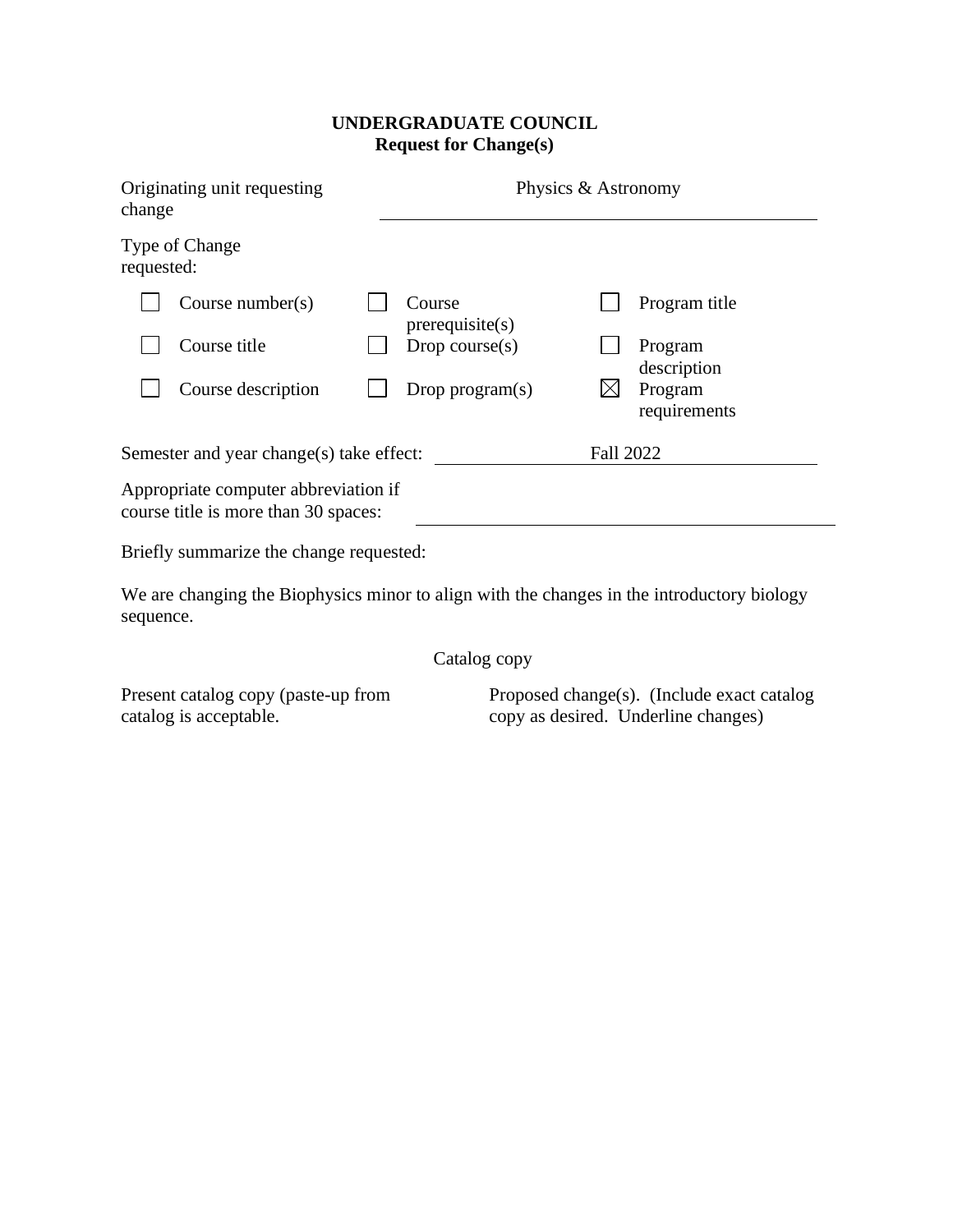The program of study requires a minimum of 18 hours consisting of: PHYS 10154 General Physics I with Laboratory PHYS 10164 General Physics II with Laboratory OR PHYS 20474 Physics I with Laboratory: Mechanics PHYS 20484 Physics II with Laboratory: Electromagnetism and Optics AND BIOL 10501 Introductory Biology Lab I — BIOL 10503 Introductory Biology I  $OR$ BIOL 10511 Introductory Biology Lab II BIOL 10513 Introductory Biology II AND PHYS 30473 How the Human Body Works OR PHYS 30483 Physics III Laboratory AND PHYS 3 hours of approved electives 30000 or above OR 3 hours of Research from: PHYS 30003 Junior Honors Research in Physics or Astronomy PHYS 40003 Senior Honors Research in Physics or Astronomy PHYS 40103 Senior Research in Physics or Astronomy PHYS 50970 Special Problems in Physics

The program of study requires a minimum of 20 hours consisting of: PHYS 10154 General Physics I with **Laboratory** PHYS 10164 General Physics II with **Laboratory** OR PHYS 20474 Physics I with Laboratory: **Mechanics** PHYS 20484 Physics II with Laboratory: Electromagnetism and Optics AND BIOL 10503 The Unity of Life: Molecules to Cells OR BIOL 10513 The Diversity of Life: Organisms to Ecosystems AND BIOL 10523 Introduction to Biological Investigation 6 hours selected from: PHYS 30003 Junior Honors Research in Physics or Astronomy PHYS 30313 Theoretical Methods in Physics PHYS 30473 How the Human Body Works PHYS 30483 Physics III Laboratory PHYS 30553 Mechanics PHYS 30603 Thermal Physics PHYS 30843 Biomedical Imaging PHYS 40003 Senior Honors Research in Physics or Astronomy PHYS 40103 Senior Research in Physics or Astronomy PHYS 50970 Special Problems in Physics